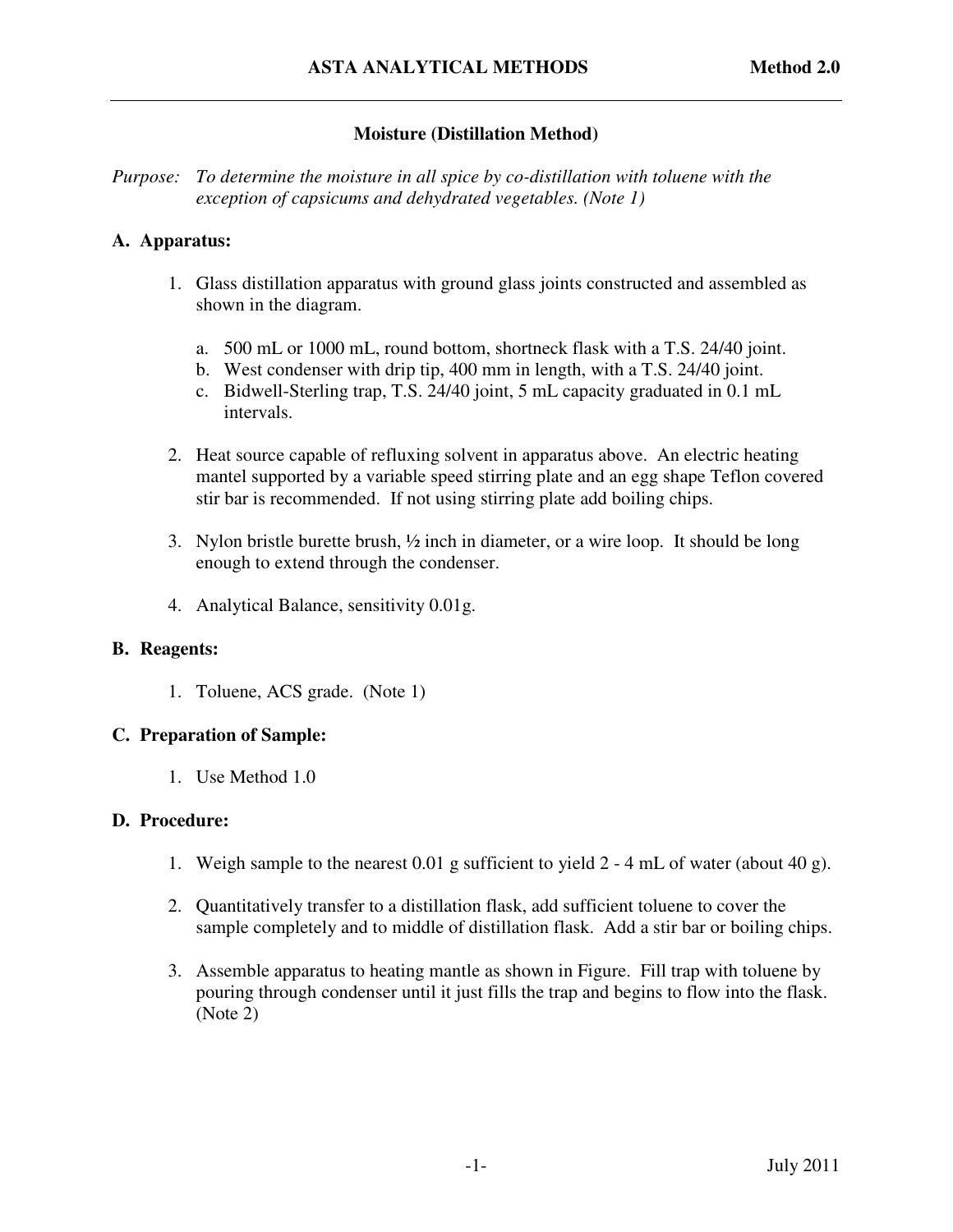- 4. Bring to a boil and reflux at a rate of about two drops per second until most of the water has been collected in the trap, then increase the reflux rate to about four drops per second.
- 5. Continue refluxing until two consecutive readings 15 minutes apart show no change (about three hours). Turn off heat and allow to cool to ambient temperature. Dislodge any water held up in the condenser with a brush or wire loop. Rinse carefully with about 5 mL toluene.
- 6. Read volume of water in trap. (Note  $3 \& 4$ )

### **E. Calculation:**

|  | - |  |
|--|---|--|
|  |   |  |

Moisture  $\% =$   $\frac{\ }{\ }$ 

Volume of Water (mL) 100 Correction Factor Weight of sample (g)

 Correction Factor = mL distilled mL added

## **F. Statistics:**

Coefficient of Variation:

| Capsicum | $11\%$ |
|----------|--------|
| Basil    | 8%     |

### **G. Notes:**

- 1. Sugars decompose and produce water under prolonged heating in toluene or other solvents with boiling point over 100ºC (Fetzer, 1951). Therefore, ASTA recommends Method 2.1 for capsicums, onion, garlic and other spices containing large amounts of sugar. However, if method 2.0 must be used for these materials, hexane should be substituted for toluene. The method typically requires longer distillation time (five hour minimum) and will have greater variability when hexane is used in place of toluene.
- 2. Inserting a loose cotton or glasswool plug in top of condenser can prevent condensation of ambient moisture.
- 3. A correction blank for toluene must be conducted periodically by adding 1.00 mL of distilled water to 150 mL toluene in distillation flask and run method as described in D1 through D6 above.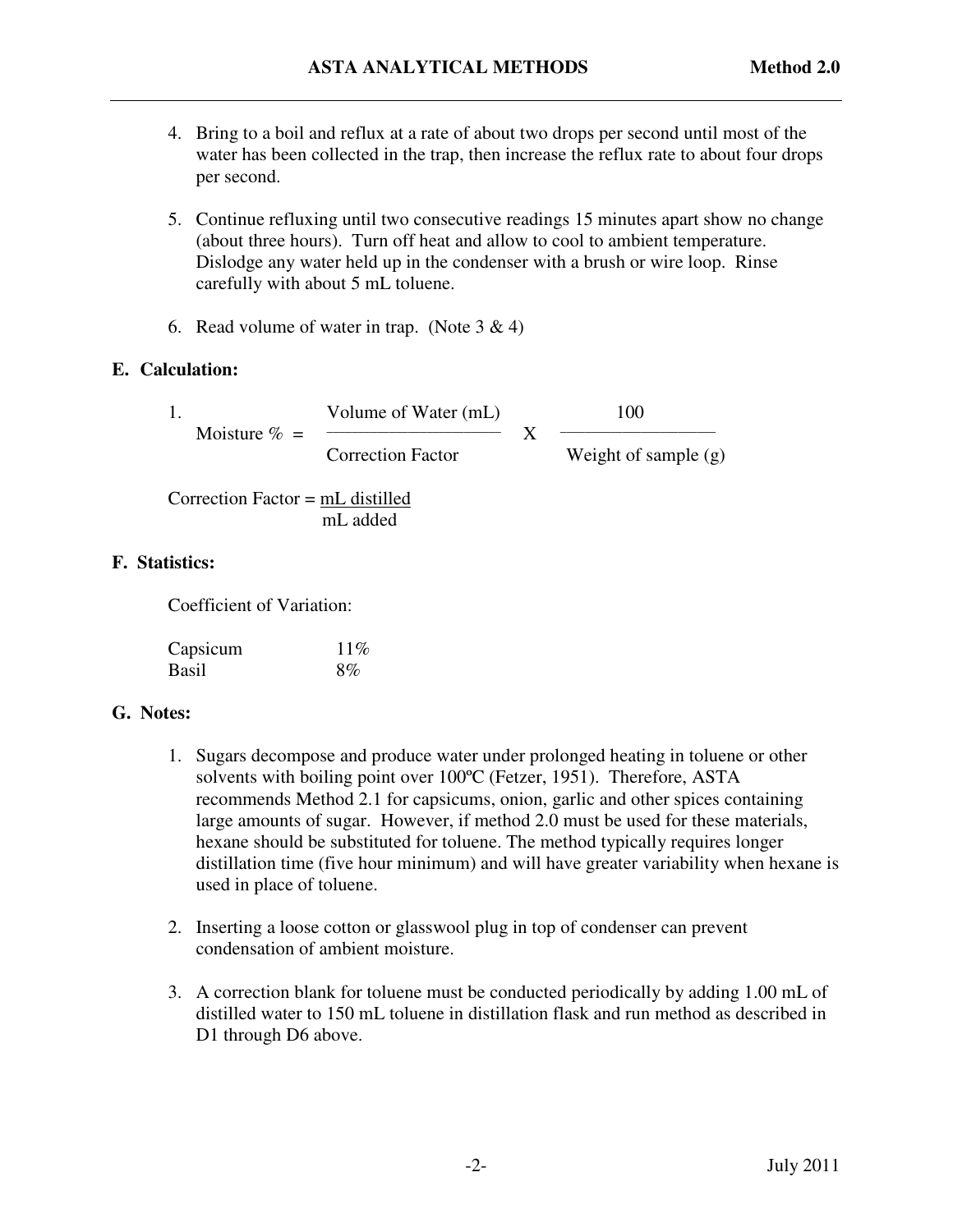4. Detergents such as Fisher Scientific Company concentrate RBS-2S may be used to clean the traps. It is recommended to rinse the trap with acetone before soaking in the detergent.

### **H. Reference:**

 AOAC Official Methods of Analysis (1995) 43.1.03 (941.11) & 43.1.04 (986.21). JAOAC, 24,667 (1941); 70,391 (1987); 69,834 (1986). Fetzer, W.R. "Determination of Moisture by Distillation," *Analytical Chemistry* **1951**, *23,* 1062-1069)

### **I. Revision History**

07/01/11 Revised Note 1 to clarify reason for use of lower temperature methods and added Fetzer reference. Strengthened recommendation for alternate use of hexane.